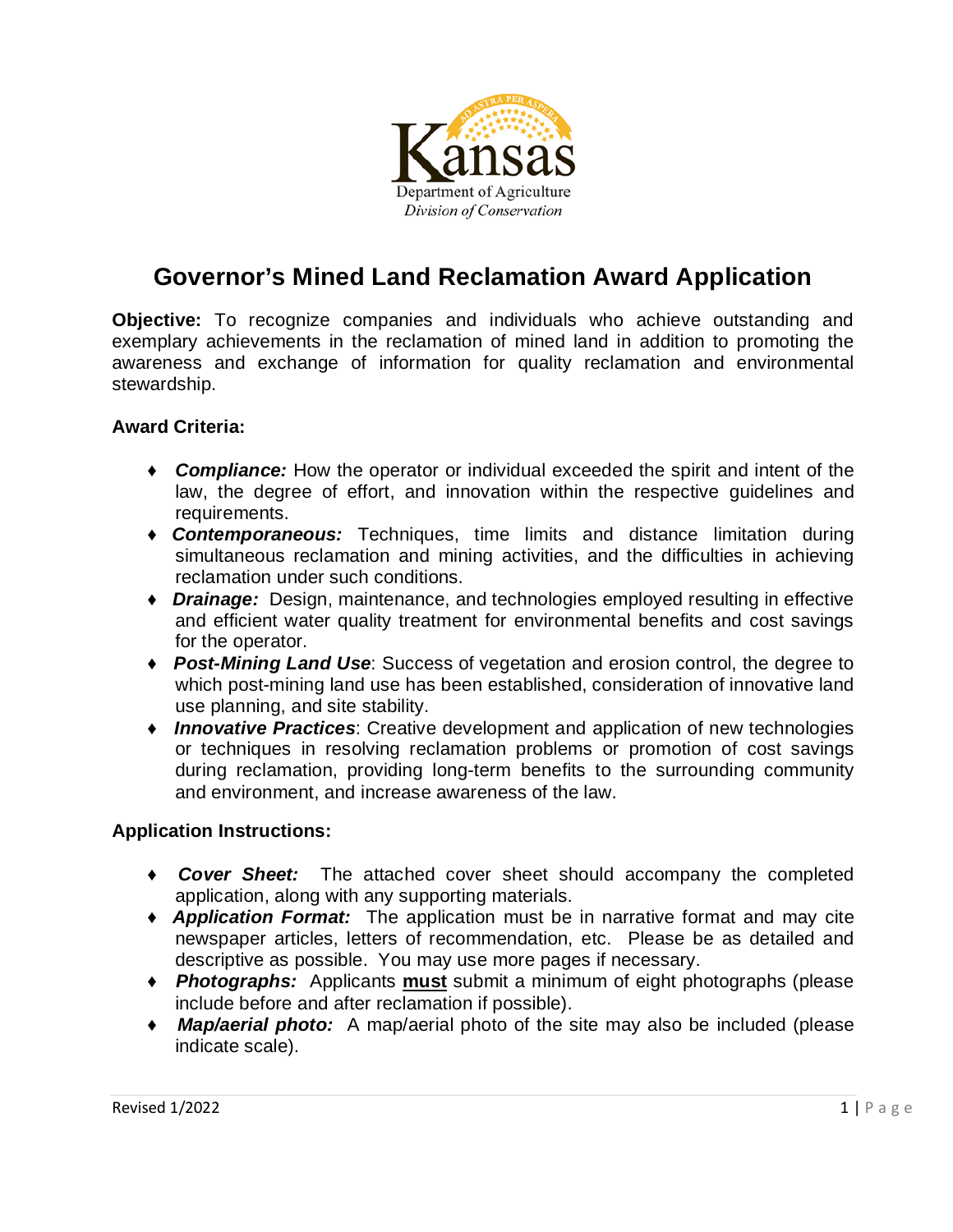### **Application Submittal:**

- ♦ *Due Date:* Applications must be received by October 31, 2022, to be considered.
- ♦ *Submittal Options:*
	- \* E-mail to: [christina.koelzer@ks.gov](mailto:christina.koelzer@ks.gov)
	- \* Mail to: **Kansas Department of Agriculture/Division of Conservation 1320 Research Park Drive Manhattan, KS 66502**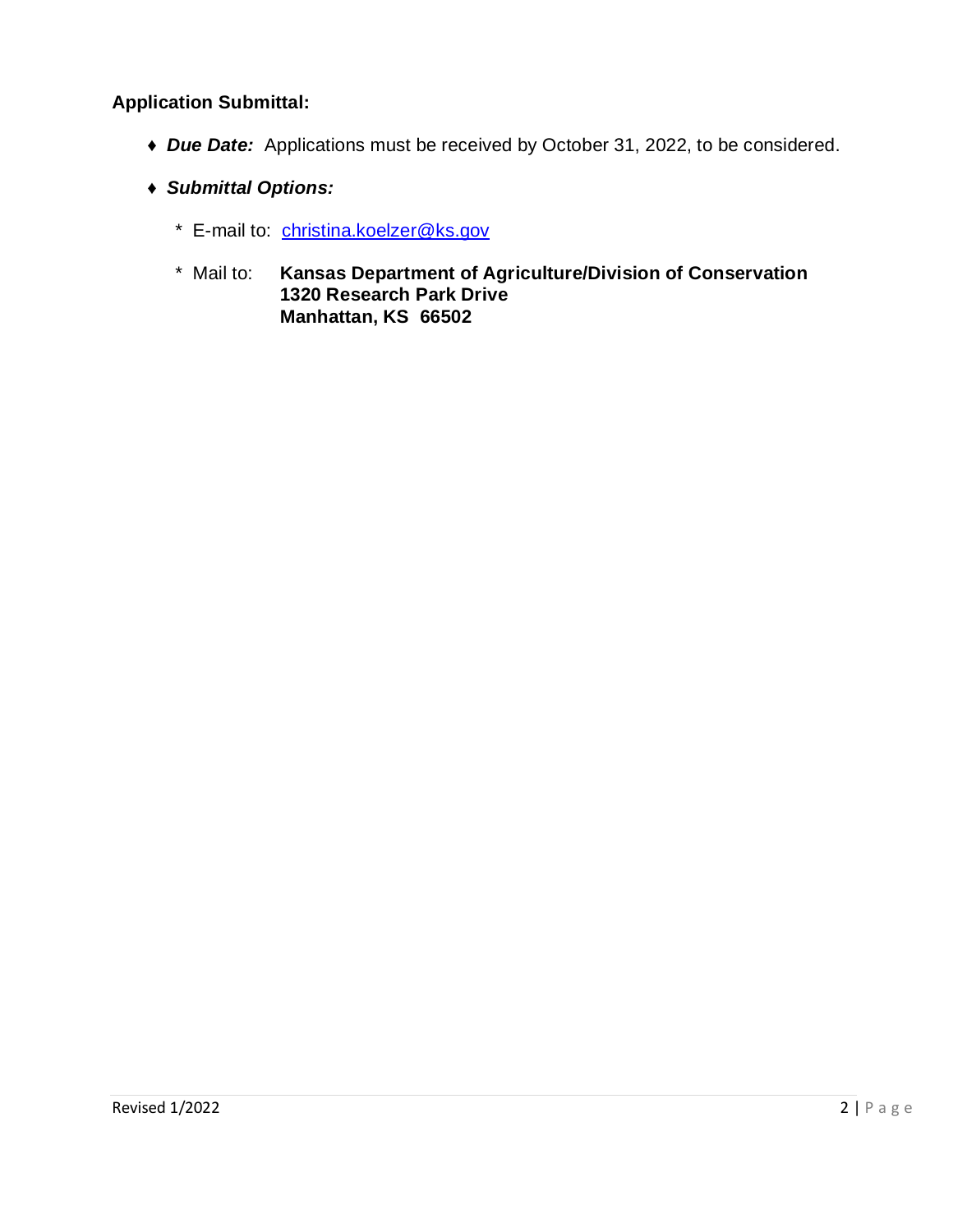# **Governor's Mined Land Reclamation Award Application**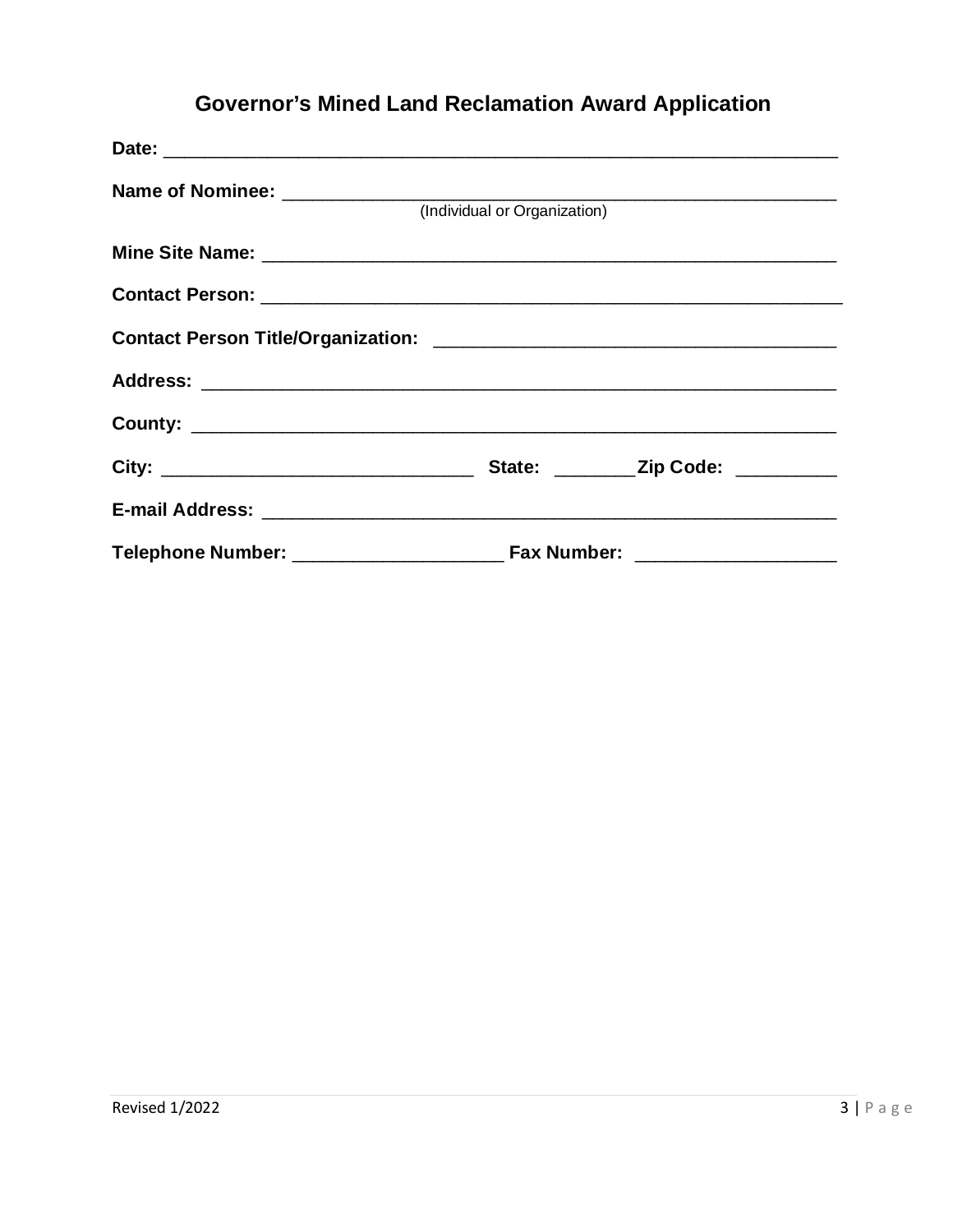1. Provide a general description of the mining operations (i.e.):

- \* Acreage
- 
- \* Type of mining<br>\* Mineral being mined
- \* Depth
- $*$  Misc.

|  |  |  | — |
|--|--|--|---|
|  |  |  | - |
|  |  |  |   |
|  |  |  |   |
|  |  |  |   |
|  |  |  |   |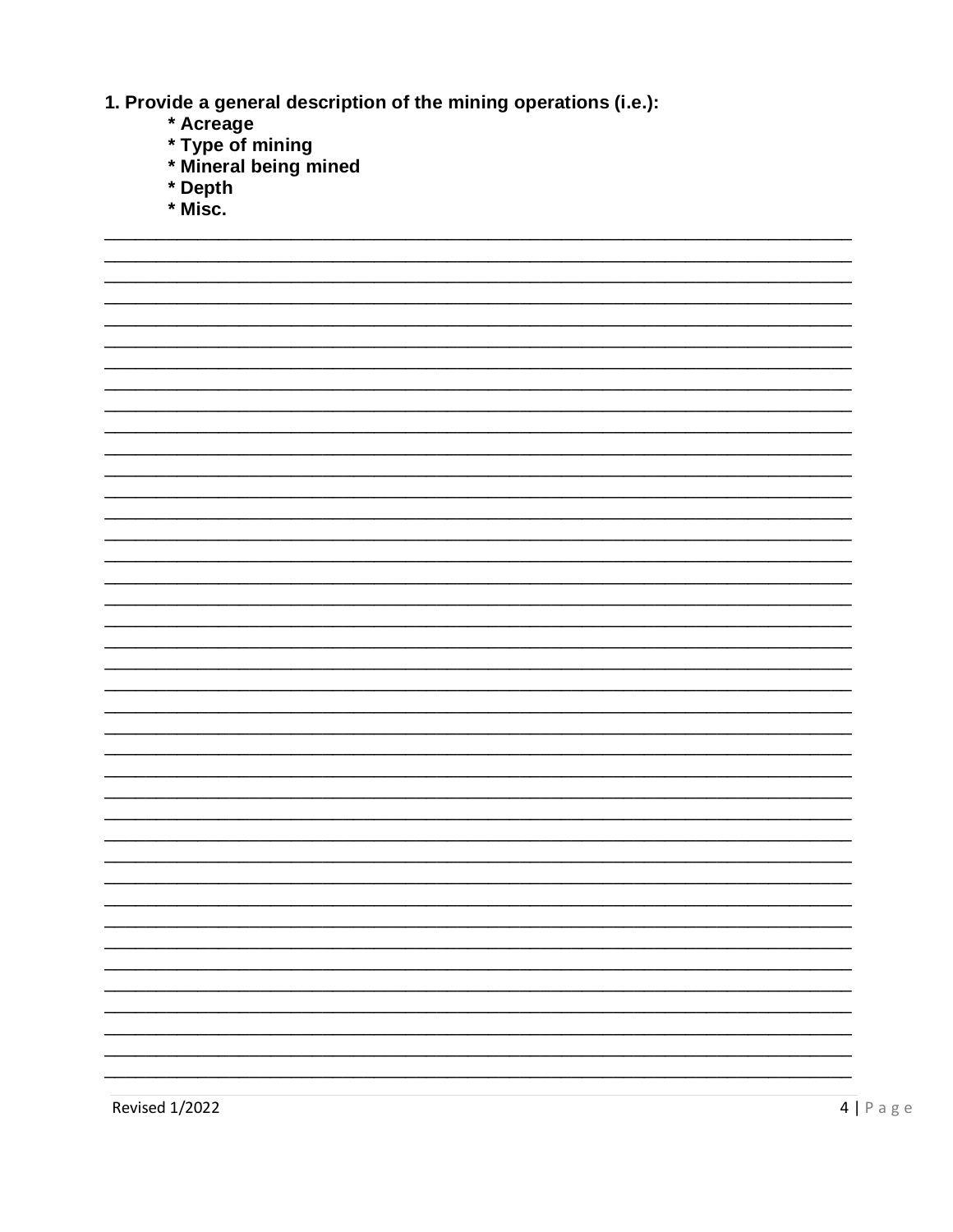- 2. Describe the following:
	- \* Reclamation work completed
	- \* Site-specific techniques or technologies employed
	- \* Reclamation goals and objectives
	- \* Specific problems and solutions
	- \* Unusual circumstances
	- \* Resources available for use
	- \* Size of organization

**Revised 1/2022**